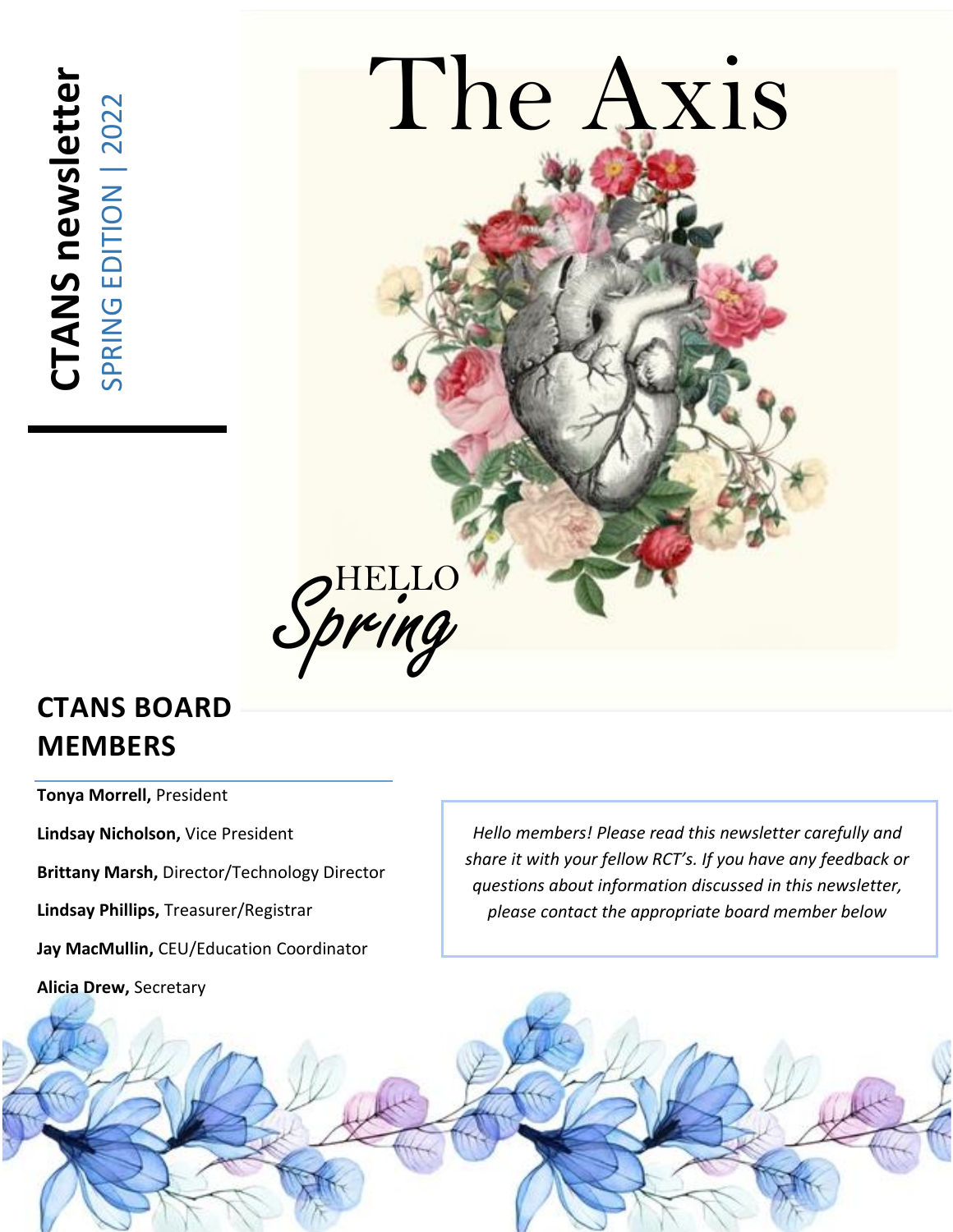

# **PRESIDENT'S SPRING REPORT**

Hello everyone!!!

I hope everyone is having a great start to the new year. I want to welcome any new members to our province and for any that are from out of province, I hope you get to take in some of our "Maritime Culture & Spirit". To all those students who are preparing to write their national certification exam at the end of April, we wish you all the best and welcome to the profession.

Our executive board has had several meetings since the AGM in 2021. They consist of zoom meetings, in person and a combination of both. During our meetings we have reviewed bylaws, policies and how to run the association effectively. Along with any other issues that may come up along the way.

Please take the time to read over the newsletter as there is a lot of valuable information in it. As well, you can always check out our provincial website at: *www.ctans.ca* and the national website at: *www.csct.ca*

Lastly, I would like to thank the membership for voting me in as President last year. I truly do enjoy working with the association.

A huge thank you to Lindsay Nicholson, Lindsay Phillips, Brittany Marsh, Jaye MacMullin and Alicia Drew ………… you make my job a whole lot easier!!

Tonya Morrell, RCT CTANS President

# **VICE PRESIDENT REPORT**

Happy Spring Everyone!

I hope everyone is doing well and is staying safe and warm! I do not have much to share in this spring issue, other than to check in and say hello.

Some Highlights:

- The Digby Education Day/AGM is April 30<sup>th</sup> & May 1<sup>st</sup>, 2022
- For those planning to stay in Digby, *you must book accommodations by April 4 th & 16th* to receive special pricing.
- I will be asking members to share some ideas for next years Cardiology Technologist Day Contest, as this year we did not have many participants. The goal is to get us all involved and to share our profession with coworkers/public. This year it has been decided there will be only ONE winner with a larger prize.

Can't wait to see you all in Digby! Stay safe and warm! Lindsay Nicholson, RCT

CTANS Vice President

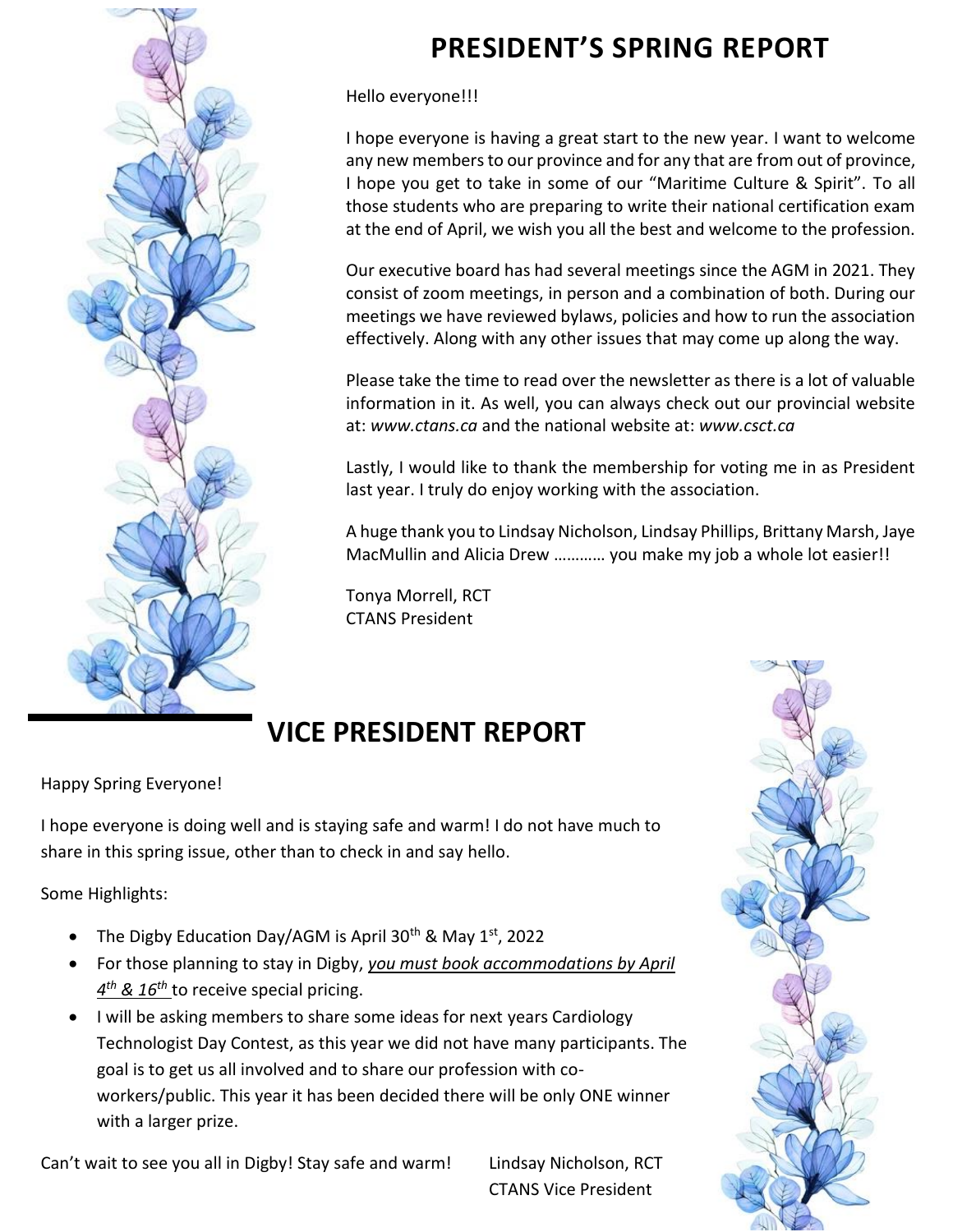

# **A MESSAGE FROM THE DIRECTOR**

Hello Members,

It has been a busy past few months with both the CSCT and CTANS. I have met with the National board for multiday meetings in October and February and met with the Provincial board in December and February. On the national level, lots of changes will be coming…what I can tell you for now is that I am being very vocal as your voice for Nova Scotia and PEI.

Updates I can inform you of now is that the CSCT is working on major revisions of their bylaws. The goal is to have them finished and finalized this year. Once changes are official, the CTANS and other provincial boards will review their bylaws to ensure they align with the nationals.

Some exciting news is that the President of CSCT plans to make an effort to meet members across the country. A lot of members have a disconnect when it comes to what your provincial board requires of you versus the national board requires. There is also a confusion as to what each board does. Crystal, the current CSCT president plans to travel to the provinces AGMs so members can meet her, have a discussion, and answer questions you may have. She will unfortunately not be attending our AGM this May as there is another CSCT meeting that weekend but plans to attend the AGM in May 2023.

The CCC has announced its return to in person this year! The CCC will take place in Ottawa, ON and will offer some virtual seminars for those who cannot attend. The CSCT will return to having their AGM in person alongside the CCC.

The CTANS has worked hard on revising its policies. Policies are now divided into 'Membership policies' and 'Executive Board Policies'. One final meeting on these revisions will take place the end of March at which point they will get posted on the CTANS website and emailed out to all members.

I want to remind members to check out the CTANS website every once in a while, for updates on the home page. I have been adding events as I am made aware of them as CEU opportunities for members and am always willing to take suggestions for improving our website.

The next CSCT meeting I will be attending is in June which will be held in NL over 2-3 days. If you have any questions for me or have anything you want me to discuss in particular at the AGM please reach out to me via email: [brittany@ctans.ca](mailto:brittany@ctans.ca)

See everyone in May!

Brittany Marsh, RCT CTANS Provincial Director and Technology Director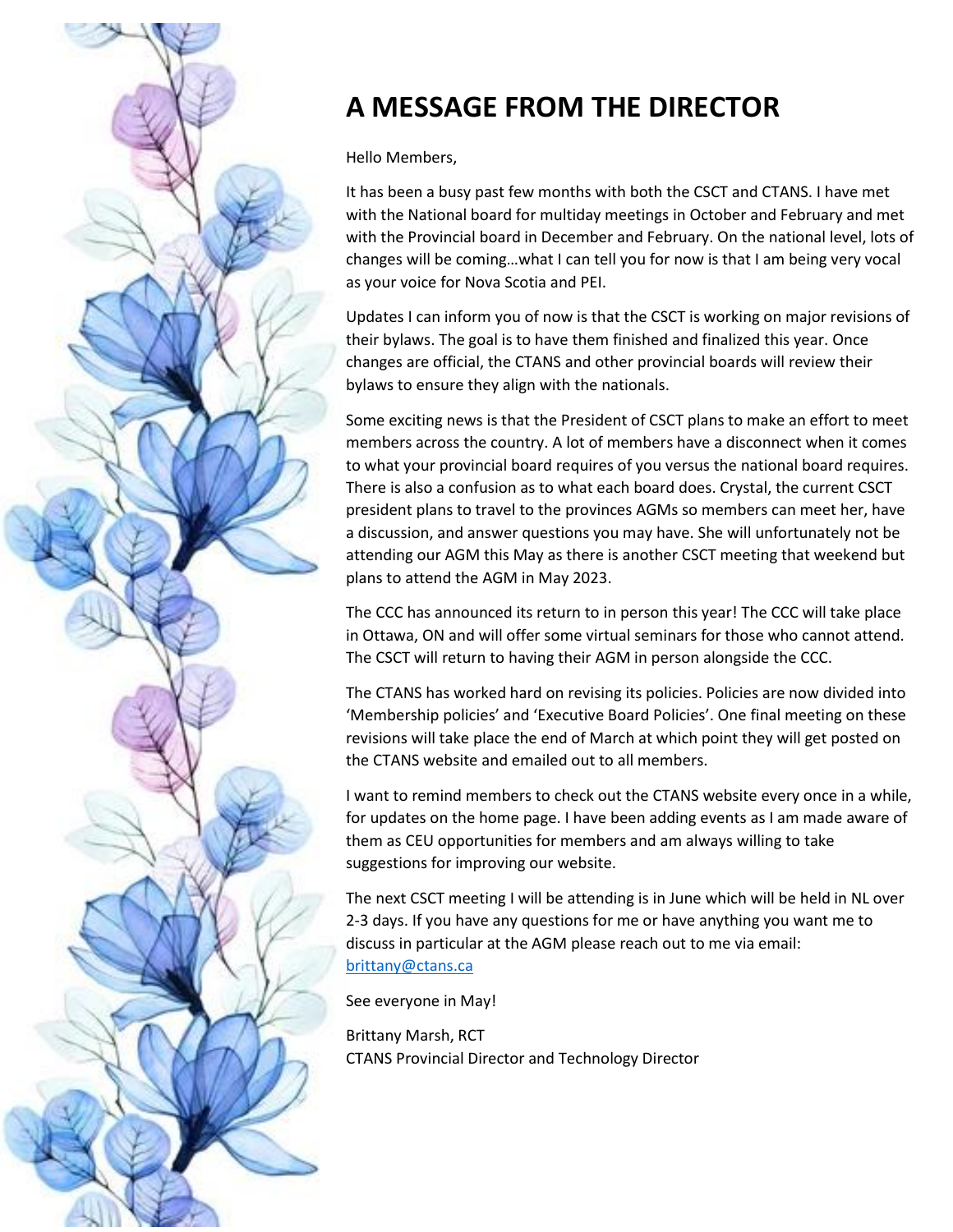## **REGISTRAR AND TREASURER REPORT**

### **2022 Registration is complete**

Thank you to everyone for your dues. I hope everyone found the website is user friendly I know I did. The per capita has been sent to CSCT February 2022.

I would like to remind you that the card you print from the website serves as both your CTANS and CSCT card. Cards will not have the new year applied to the card until January 1. You can also download the "Wild Apricot" app and have your card as a digital copy.

Also, you no longer need to send me your registration forms as you will update your information when you register.

Members who would like to change their payment to payroll deduction (permanent employees only) you can email me at lindsay@ctans.ca and I can set that up for you or put you in contact with the Person at Payroll.

### **Welcome to our new members**

We have had a few transferred in this year from multiple provinces. All information regarding our branch CTANS of the CSCT can be found on our website www.ctans.ca

### **Retirements**

I would like to say congratulations to the 5 CTANS members who have retired this year. I hope you have a wonderful retirement and thank you for your hard work and dedicated service. We wish you all the best in your future.

I look forward to seeing all of you at the 2022 AGM (FINALLY)!

Lindsay Phillips, RCT

### **CTANS Membership Count**

Life Member **1**

- NS Active **101**
- NS Inactive **8**
- PEI Active **7**
- Students **7**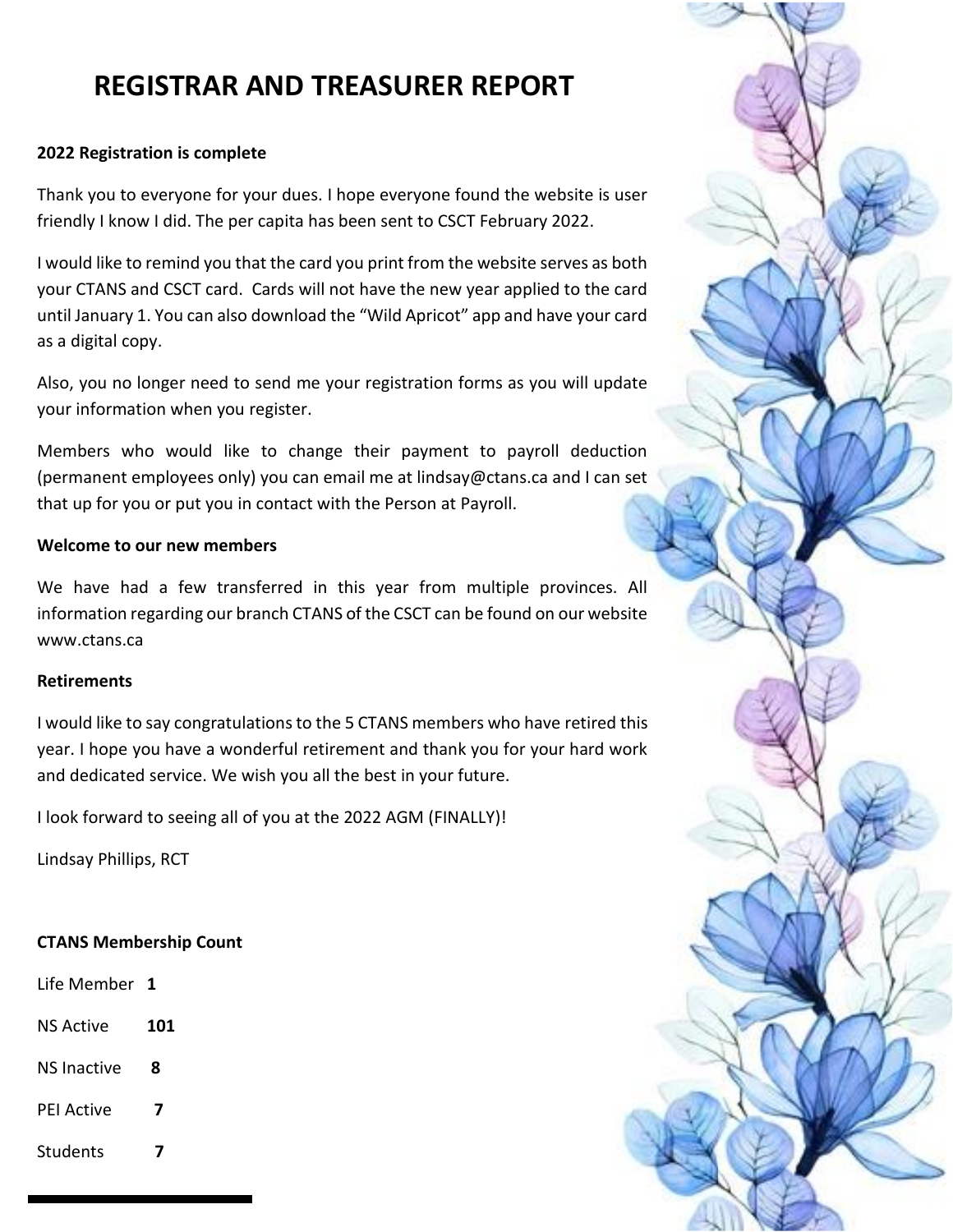

# **EDUCATION/CEU COORDINATOR REPORT**

Here we are, in the last year of the 2020-2022 Triennium! This means all CEUs will be due by December 31, 2022. This doesn't mean you need to panic! If you're willing to put in the work, everyone will get their 30 CEUs. You can claim things like CPR/BLS, being a preceptor, attending Grand Rounds, Accadoodle, online Seminars and several other resources and articles on the Internet. The CTANS Facebook page is a great place to check for CEU opportunities that your fellow RCTs share. And, as always, you can reach out to me, or any other board member or co-worker, for ideas. There is also the upcoming AGM! Your attendance guarantees you at least 5 CEUs and 10 CEUs if you're able to attend both days. This year I will be giving a presentation on CEU Guidelines and how to understand them. I know the CEU Guideline sheet can be difficult to interpret. I plan to breakdown each category and explain what the different submissions are worth. I also give a brief demonstration on how to upload your CEUs and fill out the online CEU Form.

I am here to help, in any way I can, and I will be updating people's CEUs on a more regular basis now that we're in the final year. If you have any questions or concerns, please reach out to me via email (jaye@ctans.ca) and I will get back to you within a few days. Please remember to put URGENT in the subject line if it needs my more immediate attention!

#### **Additional Information:**

You may hear RCT students talking about their CSCT exam being held by a company called 'Meazure'. Nothing has changed with the exam itself but the company who runs the exam (Yardstick) and the proctoring service it provides (Proctor U) was bought by a larger company 'Meazure' and amalgamated the 2 into one.

I can't wait to see you all in April!

Jaye MacMullin, RCT CTANS CEU Co-Ordinator /Education Director

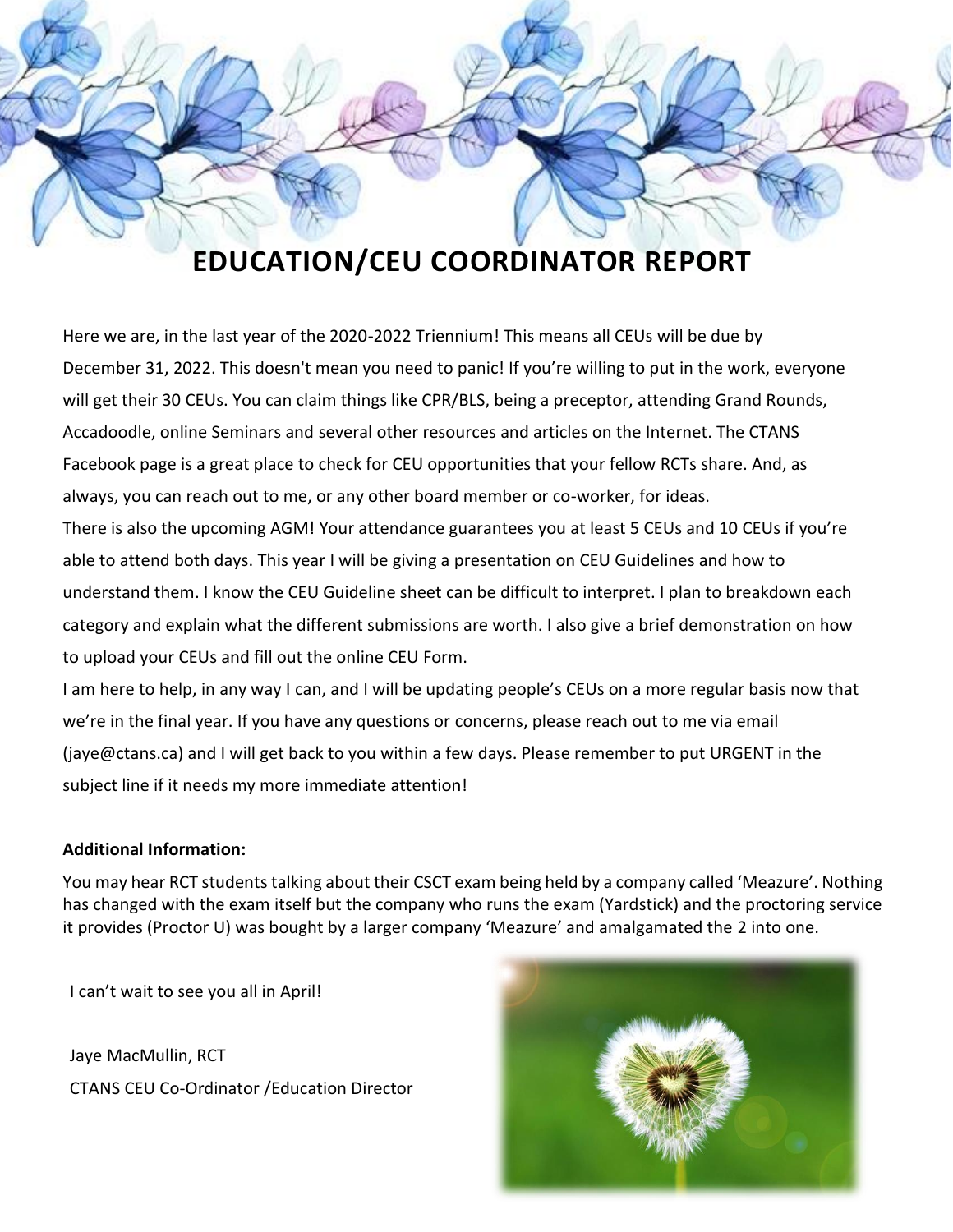# **Provincial Education Day & Annual General Meeting**

# **Weekend**

**April 30th & May 1st, 2022**

**Location:** Digby Curling Center, 27 Shreve St., Digby

**Registration fee:** \$20.00 per member (**Deadline April 24th on CTANS website**) *Registration is important to allow for proper seating and catering arrangements.*

*Indicate any dietary restrictions and/or allergies*

**Breaks & Lunch:** Will be provided on both Saturday and Sunday.

**Prizes:** Each hospital is asked to bring a door prize.

### **Accommodations**

### *Coastal Inn Digby*

Double room - \$95.00/night +tax Single room - \$95.00/night +tax Additional \$10.00 charge for pet friendly rooms. Call 902-245-4747 or 1-800-401-1155 reference CTANS rate of \$95.00. *\*Special rates available until April 16, 2022*

### **Digby Pines and Spa**

Twin room (2 single beds) - \$140.00/night +tax 2-bedroom cottage - \$270.00/night +tax (up to two people) \$300.00/night +tax (3 people) \$330.00/night +tax (4 people) \*additional \$30.00/extra adult Call 1-888-619-2508 reference CTANS when booking *\*Special rates available until April 4, 2022*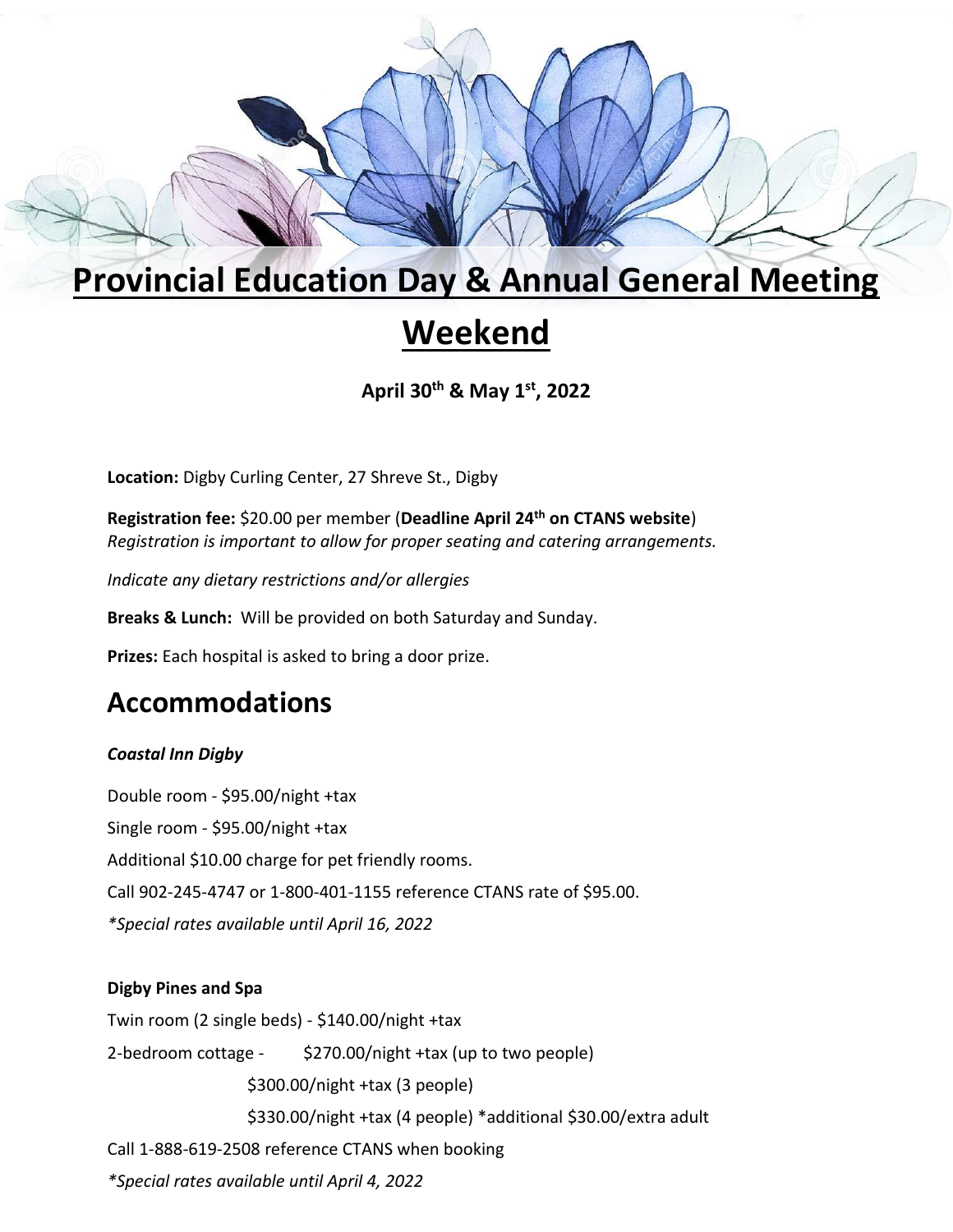## **Provincial Education Day**

Saturday April 30, 2022

8:30am – 4:30pm

Proposed Agenda and Topics:

| Time               | <b>Topic/Speaker</b>                                                                                                                            |  |  |
|--------------------|-------------------------------------------------------------------------------------------------------------------------------------------------|--|--|
| $8:15-9:00am$      | Registration                                                                                                                                    |  |  |
| $9:30$ am          | New Cardiac Medicine, with Pharmacist                                                                                                           |  |  |
|                    | <b>COFFEE BREAK</b>                                                                                                                             |  |  |
| 11:00am            | Recreation for the Heart, with a Certifies Therapeutic<br><b>Recreation Specialist (CTRS)</b>                                                   |  |  |
|                    | <b>LUNCH</b>                                                                                                                                    |  |  |
| 12:45pm            | Cardiac Exercise and Why it is Important (Demos)                                                                                                |  |  |
| 1:30 <sub>pm</sub> | Smoking, Vaping-How it Affects Our Hearts; Cessation of<br>Smoking, Vaping and What Happens, with the Lung Association<br>of Nova Scotia (LANS) |  |  |
|                    | <b>COFFEE BREAK</b>                                                                                                                             |  |  |
| $3:00p$ m          | Speaker TBA                                                                                                                                     |  |  |

### *Evening Social @ 7:00pm –* Location TBA



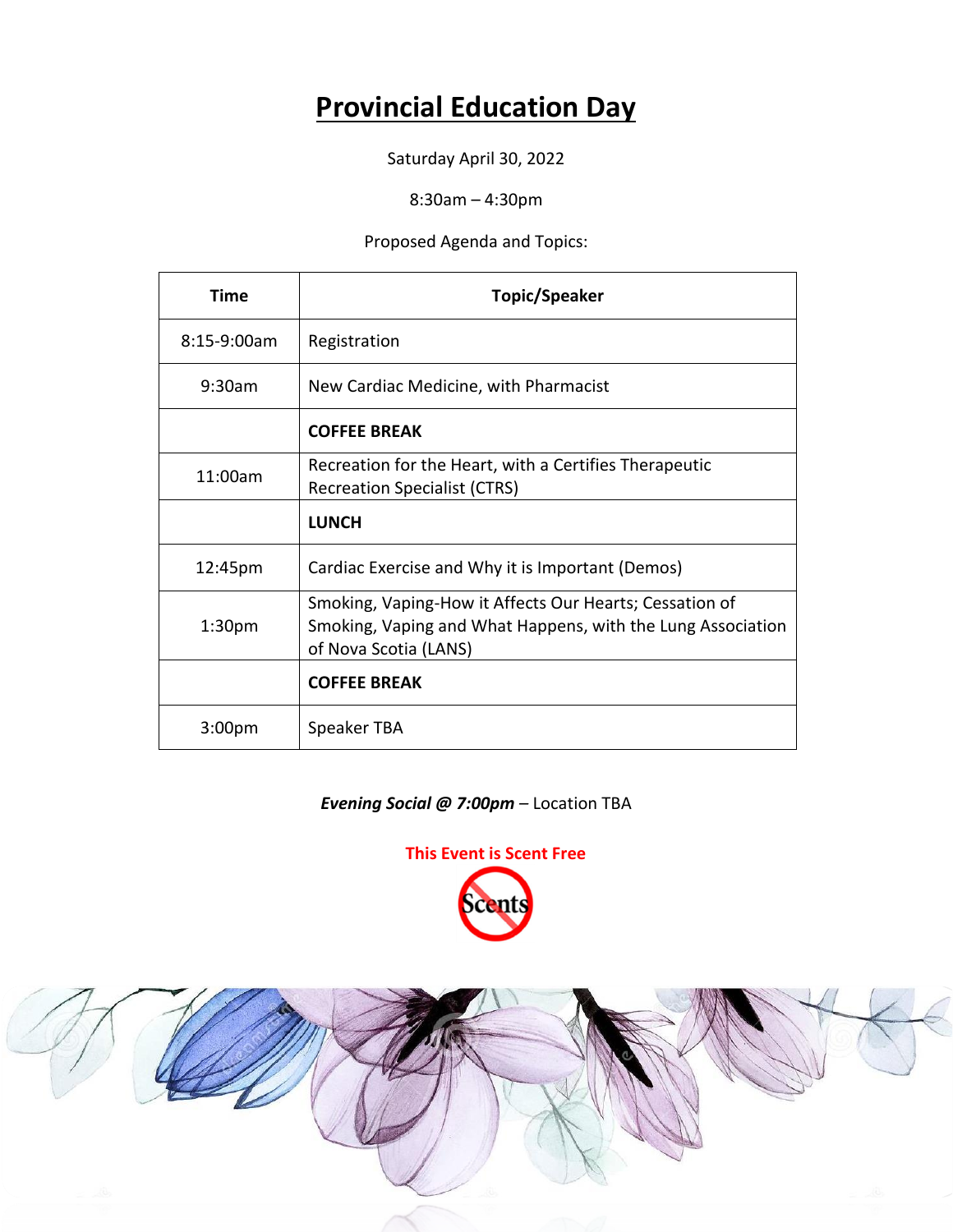# CARDIOLOGY TECHNOLOGISTS<br>ASSOCIATION OF NOVA SCOTIA



## **Annual General Meeting**

Sunday May 1st, 2022 Registration: **8:30 – 9:15am**

| 1.0  | Welcome & Introduction of Executive Members                                                 |             |
|------|---------------------------------------------------------------------------------------------|-------------|
| 2.0  | Attendance                                                                                  |             |
| 2.1  | Proxies                                                                                     |             |
| 3.0  | Approval of Agenda                                                                          |             |
| 4.0  | 2021 AGM Minutes - Review and Approval                                                      | (Alicia)    |
| 5.0  | <b>Business Arising from 2021 AGM Minutes</b>                                               |             |
| 5.1  | Old proxies to be destroyed                                                                 |             |
| 5.2  | Giving back to the members                                                                  |             |
| 5.3  | Membership Dues                                                                             |             |
| 6.0  | Reports                                                                                     |             |
| 6.1  | <b>President Report</b>                                                                     | (Tonya)     |
| 6.2  | <b>Provincial Director Report</b>                                                           | (Brittany)  |
| 6.3  | Vice President's Report                                                                     | (Lindsay N) |
| 6.4  | Treasurer / Registrar Report                                                                | (Lindsay P) |
| 6.5  | CEU / Education Report                                                                      | (Jaye)      |
| 6.6  | Webmaster's Report                                                                          | (Brittany)  |
| 6.7  | Legislation / Bylaws                                                                        | (Tonya)     |
| 7.0  | <b>New Business</b>                                                                         |             |
| 7.1  | Policies                                                                                    | (Brittany)  |
| 8.0  | Elections                                                                                   |             |
| 8.1  | <b>Technology Director</b>                                                                  |             |
| 9.0  | Open Discussion                                                                             |             |
| 10.0 | Next AGM & Education Day: Tentative Date: May 6 <sup>th</sup> & 7 <sup>th</sup> , 2023, PEI |             |
| 11.0 | Motion to Adjourn AGM                                                                       |             |